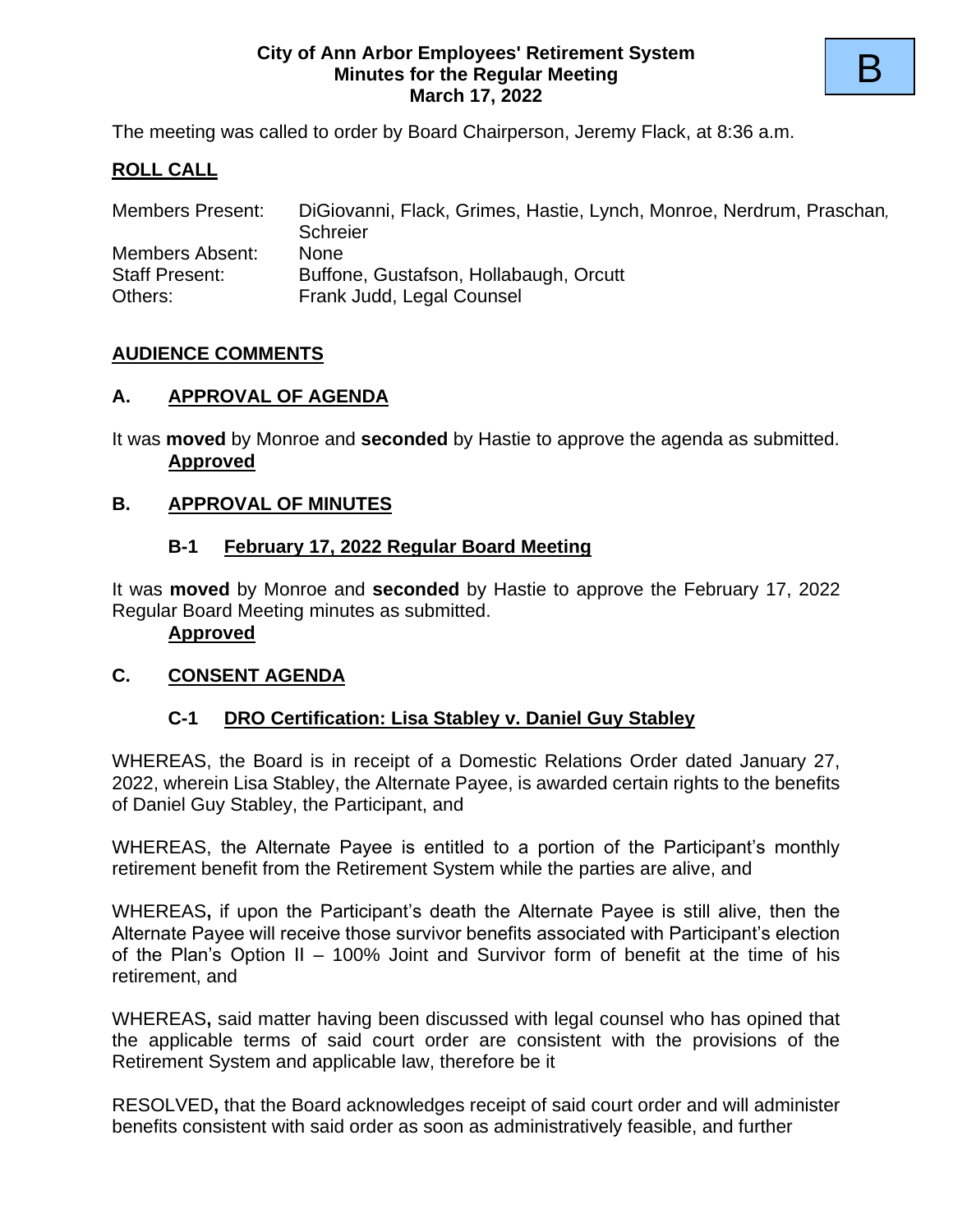RESOLVED**,** that a copy of this Resolution be immediately attached as the top sheet of the Participant's pension file and other appropriate records be retained by the Retirement System relative to this matter, and further

RESOLVED, that copies of this resolution be sent to Daniel Guy Stabley, the Participant; Mitchell J. Perrault, Esq., attorney for the Participant; Lisa Stabley, the Alternate Payee; and Karen A. Carver, Esq., attorney for the Alternate Payee.

## **C-2 Reciprocal Retirement Act – Service Credit**

WHEREAS, the Board of Trustees is vested with the authority and fiduciary responsibility for the administration, management and operation of the Retirement System, and

WHEREAS, the Board of Trustees acknowledges that, effective July 14, 1969, the City of Ann Arbor adopted the Reciprocal Retirement Act, Public Act 88 of 1961, as amended, to provide for the preservation and continuity of retirement system service credit for public employees who transfer their employment between units of government, and

WHEREAS, the Board acknowledges that a member may use service credit with another governmental unit to meet the eligibility service requirements of the Retirement System, upon satisfaction of the conditions set forth in the Reciprocal Retirement Act, and

WHEREAS, the Board is in receipt of requests to have service credit acquired in other governmental unit retirement systems recognized for purposes of receiving benefits from the Retirement System, therefore be it

RESOLVED, that the Board of Trustees hereby certifies that the following member(s) of the Retirement System have submitted the requisite documentation for the recognition of reciprocal retirement credit:

| <b>Name</b>                                                | <b>Classification</b>                    | <b>Plan</b> | <b>Reciprocal</b><br><b>Service Credit</b> | <b>Prior Reciprocal</b><br><b>Retirement Unit</b> |
|------------------------------------------------------------|------------------------------------------|-------------|--------------------------------------------|---------------------------------------------------|
| <b>Maria Buffone</b>                                       | <b>Pension</b>                           | Dual        | 4 Year, 7 Months                           | City of Dearborn                                  |
| <b>Jared Zygmontowicz</b>                                  | <b>Safety</b><br>Dual<br><b>Services</b> |             | 5 Years, 5 Months                          | City of Roseville                                 |
| 15 <sup>th</sup> District<br><b>Patrick Chase</b><br>Court |                                          | Dual        | 28 Years, 0.5 Months                       | Ann Arbor Public<br><b>Schools</b>                |

RESOLVED, that the Board of Trustees notes that pursuant to the Reciprocal Retirement Act, said reciprocal retirement credit may only be used for purposes of meeting the retirement eligibility requirements of the Retirement System and that retirement benefits will be based upon actual service rendered to the City and shall be made payable consistent with the City Charter, applicable collective bargaining agreements, Retirement System policies/procedures, and applicable laws (specifically, MCL Public Act 88 of 1961, as amended), and further

RESOLVED, that a copy of this resolution shall be provided to the appropriate City and Union representatives and interested parties.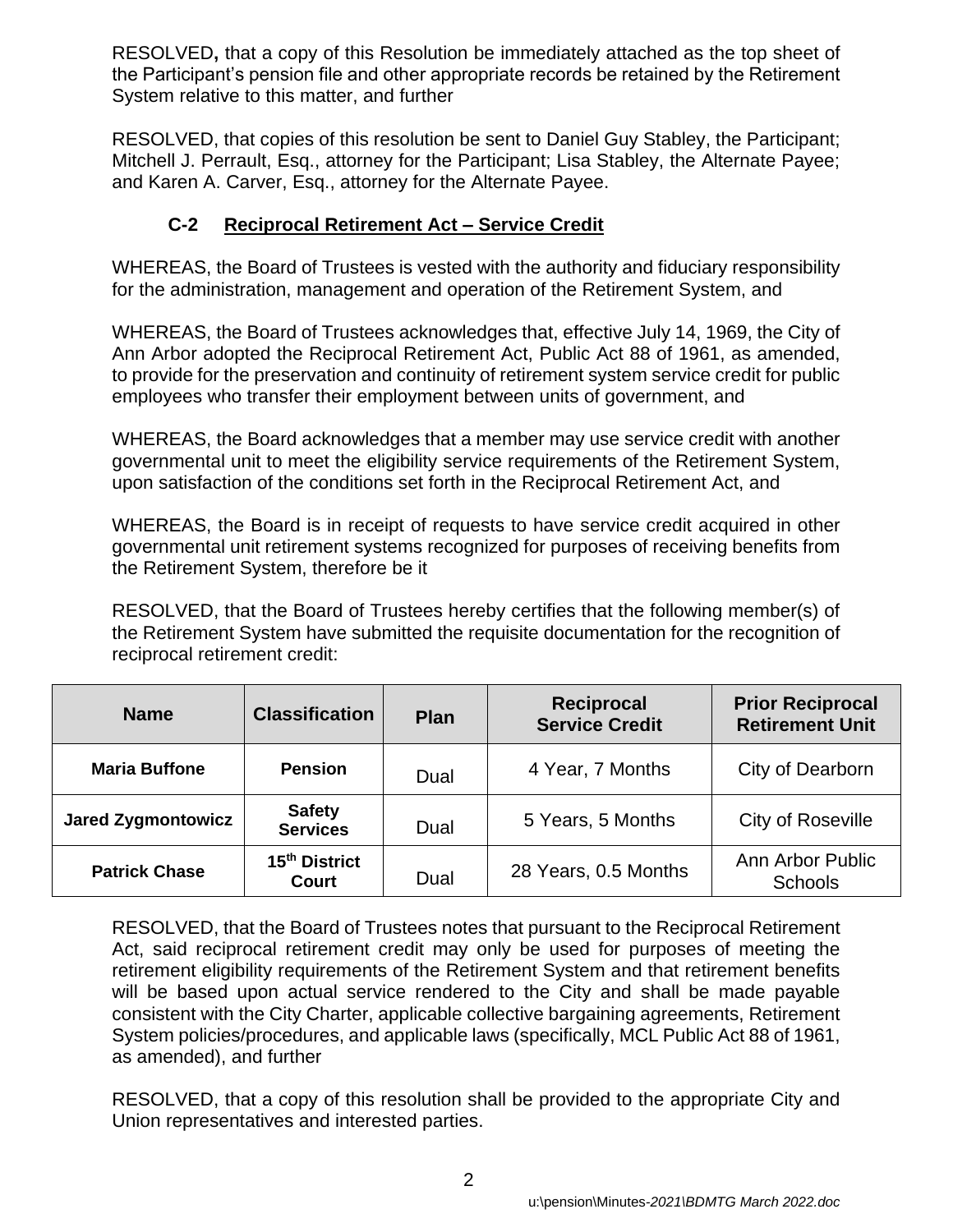It was **moved** by Monroe and **seconded** by Hastie to approve the consent agenda as presented.

#### **Approved**

## **D. ACTION ITEMS**

## **D-1 Revised FY 2023 Expenditure Budget**

Ms. Buffone presented and reviewed the revised expenditure budget for Fiscal Year 2022-2023. The budget was revised to reflect the correct retirement contribution as reduced by the City, insurance premiums and investment fees due to significant fluctuations in market values.

It was **moved** by Nerdrum and **seconded** by Schreier to approve the 2022-2023 revised Expenditure Budget as presented.

#### **Approved**

## **D-2 Proposed April 22, 2022 Board Retreat Agenda**

The Board reviewed the proposed April 22, 2022 Board Retreat agenda and agreed to approve.

It was **moved** by Hastie and **seconded** by Monroe to approve the April 22, 2022 Board agenda as submitted.

#### **Approved**

## **D-3 2022 Annual Members Newsletter**

The Board reviewed the 2022 Annual Members Newsletter and agreed to approve and mail out.

It was **moved** by Monroe and **seconded** by Schreier to approve the 2022 Annual Newsletter as submitted.

#### **Approved**

## **D-4 Resolution to Adopt NT Custodial and Index Fee**

WHEREAS, the Board of Trustees is vested with the general administration, management and operation of the Retirement System, and

WHEREAS, the Board of Trustees is required to act with the same care, skill, prudence and diligence under the circumstances then prevailing that a prudent person acting in a similar capacity and familiar with those matters would use in the conduct of a similar enterprise with similar aims; and

WHEREAS, the System's investment consultant, Meketa Investment Group, has negotiated a proposal with Northern Trust, the System's Custodial Bank, thereby reducing the management fees on the 5 equity and fixed income index funds in conjunction with a nominal increase in the flat custodial rate, and

WHEREAS, this fee proposal will result in an approximate annual savings of \$25,000, so be it,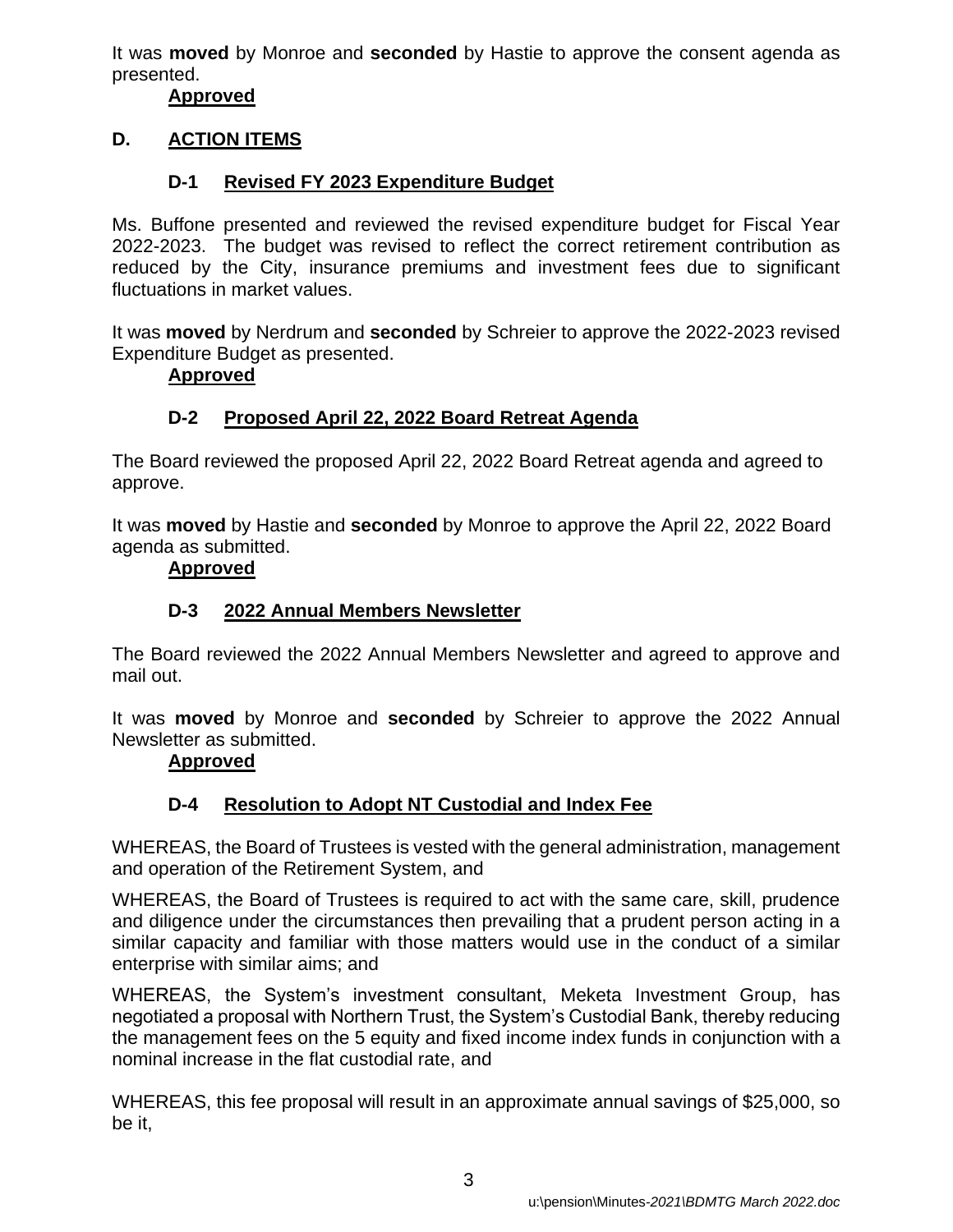RESOLVED, that the Board of Trustees approve the recommended adoption of the proposed fee changes pending review of the amendment documents by the Board's legal counsel and any recommended additional due diligence.

It was **moved** by Monroe and **seconded** by DiGiovanni to adopt the proposed fee changes pending review of the amendment documents by the Board's legal counsel and any recommended additional due diligence.

## **Approved**

## **D-5 Resolution to Adopt IRM Revised Fee Structure**

WHEREAS, the Board of Trustees is vested with the general administration, management and operation of the Retirement System, and

WHEREAS, the Board of Trustees is required to act with the same care, skill, prudence and diligence under the circumstances then prevailing that a prudent person acting in a similar capacity and familiar with those matters would use in the conduct of a similar enterprise with similar aims; and

WHEREAS, the System's investment consultant, Meketa Investment Group, has negotiated a reduced fee proposal with IR&M, thereby reducing the fees on the TIPS fund from .08% to .05%, and,

WHEREAS, this fee proposal will result in an approximate annual savings of \$5,500, so be it,

RESOLVED, that the Board of Trustees approve the recommended adoption of the proposed fee change pending review of the amendment documents by the Board's legal counsel and any recommended additional due diligence.

It was **moved** by DiGiovanni and **seconded** by Monroe to approve the proposed fee change pending review of the amendment documents by the Board's legal counsel and any recommended additional due diligence.

## **Approved**

## **D-6 Resolution to Invest in Arboretum Fund VI**

WHEREAS, the Board of Trustees is vested with the general administration, management and operation of the Retirement System, and

WHEREAS, the Board of Trustees is required to act with the same care, skill, prudence and diligence under the circumstances then prevailing that a prudent person acting in a similar capacity and familiar with those matters would use in the conduct of a similar enterprise with similar aims; and

WHEREAS, Meketa Investment Group, as the Retirement System's investment consultant, the Investment Policy Committee (IPC), and the Board of Trustees have discussed an allocation to Private Equity in the amount of a 7% target, and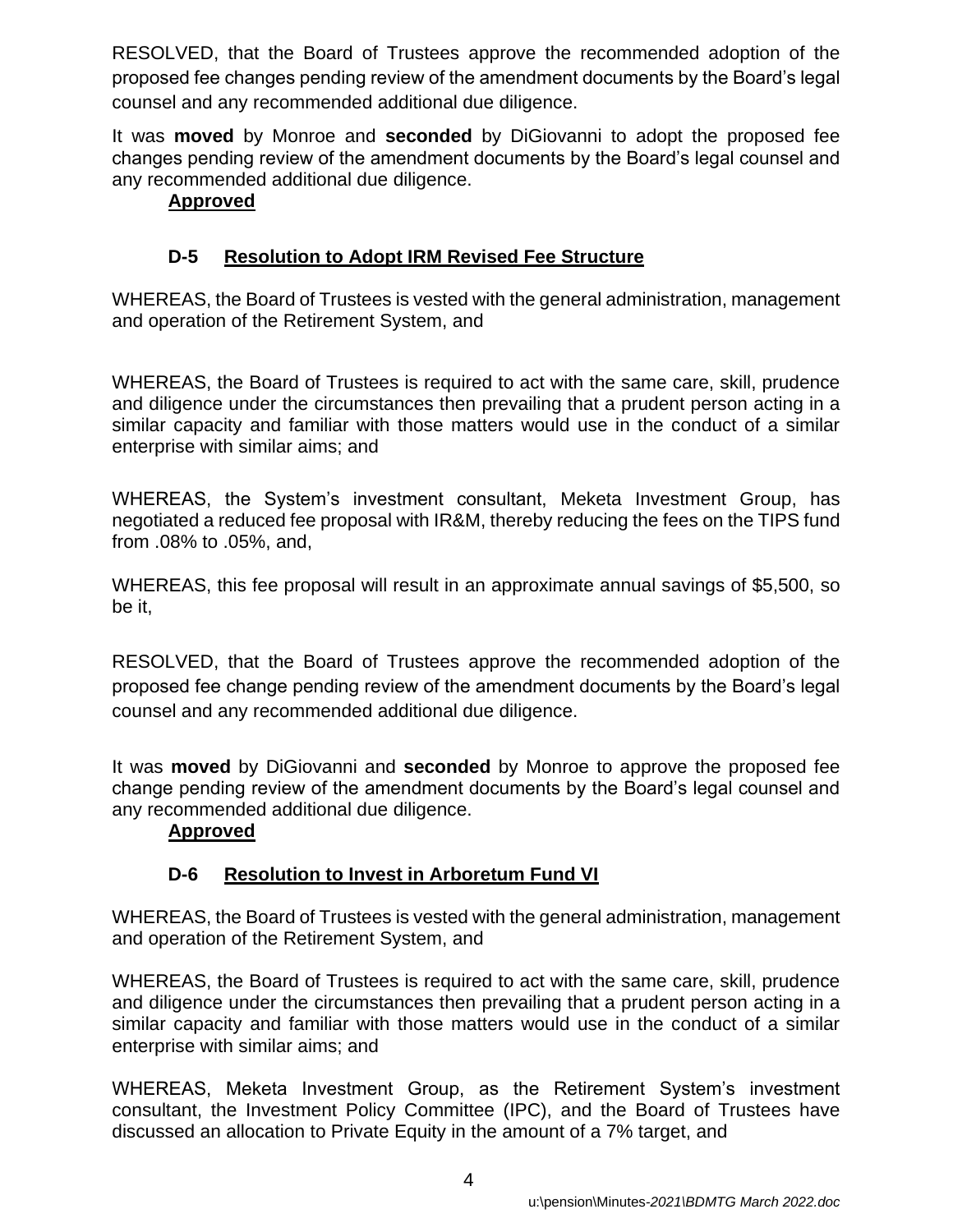WHEREAS, Meketa Investment Group and the Investment Policy Committee have recommended an additional investment with Arboretum Ventures in the Arboretum Ventures Fund VI, L.P, so be it,

RESOLVED, that the Board of Trustees approve the investment with Arboretum Ventures Fund VI, L.P. with a commitment in the amount of approximately \$6 million, pending review of investment management documents by the Board's legal counsel and any recommended additional due diligence.

It was **moved** by Monroe and **seconded** by DiGiovanni to approve the investment with Arboretum Ventures Fund VI, L.P. with a commitment in the amount of approximately \$6 million, pending review of investment management documents by the Board's legal counsel and any recommended additional due diligence.

## **Approved**

# **E. DISCUSSION ITEMS**

# **E-1 2022 Spring MAPERS Conference, May 21-24, 2022**

Ms. Orcutt informed the Board of the upcoming Spring MAPERS Conference. Ms. Orcutt requested that any Board members interested in attending should notify the Retirement Office.

It was **moved** by Hastie and **seconded** by Monroe to approve any interested Staff or Board Member to attend the Spring MAPERS Conference.

## **Approved**

# **E-2 MAPERS One Day Seminar Recap from Attendees**

Mr. Gustafson and Mr. Judd briefly reviewed the MAPERS Conference, highlighting topics from various sessions.

## **E-3 Notice of Contract Termination (Buck)**

Ms. Orcutt informed the Board of the Buck contract expiration on June 30, 2022 and is set to auto renew. The contract calls for a 90 notice to terminate so Staff is working with legal to notify Buck of termination date and to extend the contract through calendar year end.

## **F. REPORTS**

# **F-1 Executive Report** *– March 17, 2022*

## **MESIROW CAPITAL CALLS**

Mesirow Financial Private Equity Fund VIII-A, L.P. requested a capital call in the amount of **\$2,909,332** for the Retirement Plan and **\$872,800** for the VEBA on 2/25/22. With these installments, **CAAERS** will have funded 28% of our total commitments of \$10,000,000 for the Retirement Plan and \$3,000,000 for the VEBA.

# **SUMMIT PARTNERS CAPITAL CALL**

u:\pension\Minutes*-2021\BDMTG March 2022.doc* the Retirement Plan and \$15,714 for the 5VEBA on 3/4/22. With these installments, Summit Partners Credit Fund II, L.P. requested a capital call in the amount of **\$62,858** for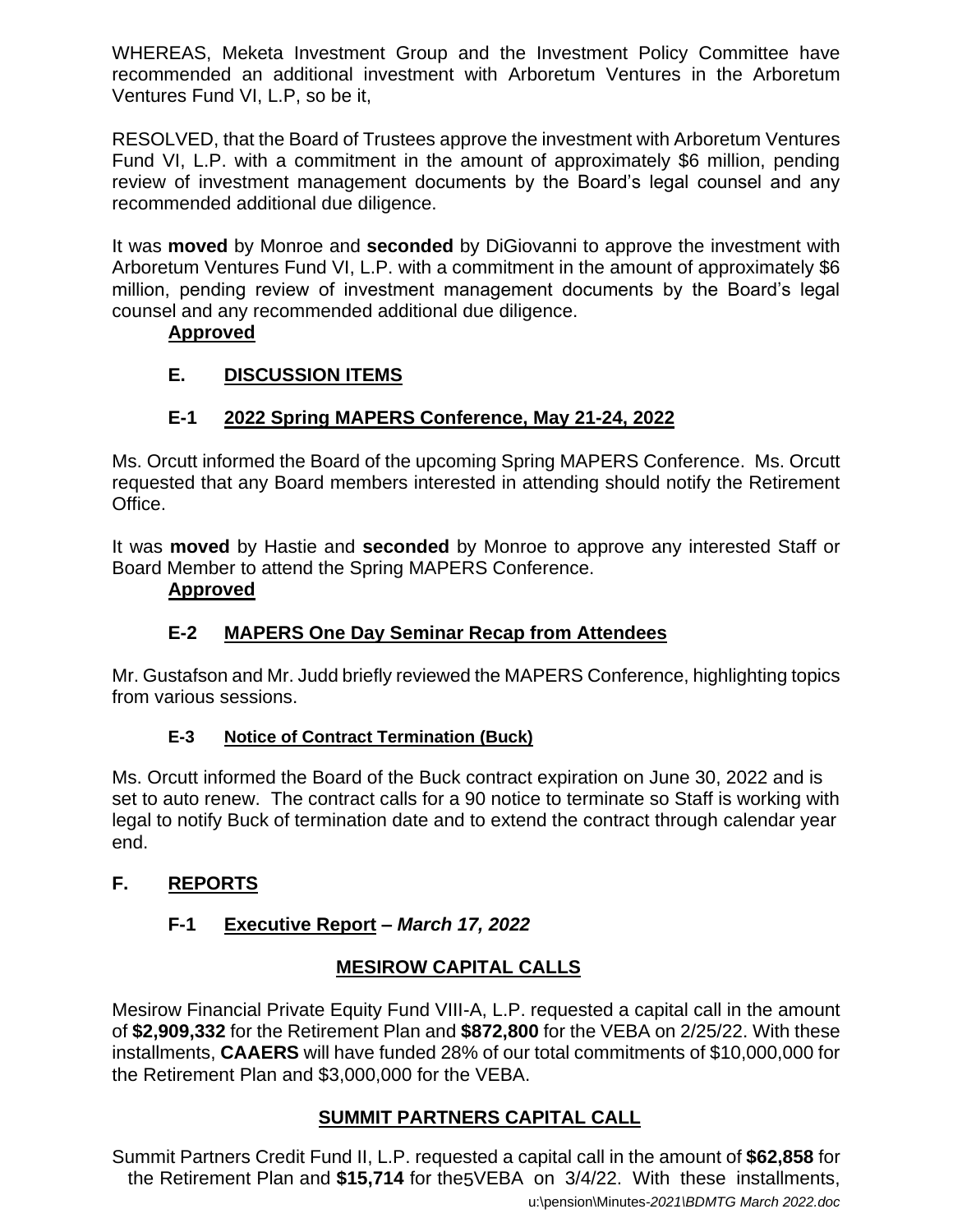**CAAERS** will have funded 140.16% of our total commitments of \$9,200,000 for the Retirement Plan and \$2,300,000 for the VEBA.

## **DRA CAPITAL CALLS AND DISTRIBUTIONS**

DRA issued a distribution from the Growth and Income Fund VIII on 2/25/22 in the amount of **\$378,541** for the Retirement System and **\$111,335** for the VEBA consisting of a gain on sale, dividends and return of capital(unrecallable).

## **CONSTITUTION CAPITAL CALLS AND DISTRIBUTIONS**

Ironsides Partnership Fund V, L.P. requested a capital call in the amount of **\$ 158,787** for the Retirement System and **\$ 52,929** for VEBA to fund current investments and pay partnership expenses on 3/2/22.

Ironsides Co-Investment Fund III issued a distribution in the amount of **\$944,216** for the Retirement System on 3/8/22 comprised of sale proceeds netted against management fees.

## **TORCHLIGHT CAPITAL CALL**

Torchlight Investors requested a capital call of our commitment to Debt Fund VII in the amount of **\$455,503** for the Retirement Plan and **\$202,446** for VEBA on 3/7/2022 to fund investments.

## **DC PLANS RECORDKEEPER SEARCH CONSULTANT/INVESTMENT ADVISORY SERVICES RFP UPDATE**

13 responses to the RFP were received. Staff will discuss review criteria, timing, and next steps at the APC meeting on the 15<sup>th</sup>.

## **PENSION ADMINISTRATION SOFTWARE CONVERSION**

Please see the attached Implementation Timeline for an update on the conversion.

## **STAFF OPERATIONS/UPDATE**

The Pension Analyst processed 32 estimates, 2 non-vested calculations, 2 deferred calculations 8 payouts, 3 final calculations, 4 deceased calcs and 5 pre sessions.

## **F-2 Executive Report – MissionSquare (ICMA) Update**

## **457 Balance at 3/10/22 - \$ 113,674,000 – Statistics as of 2/28/22**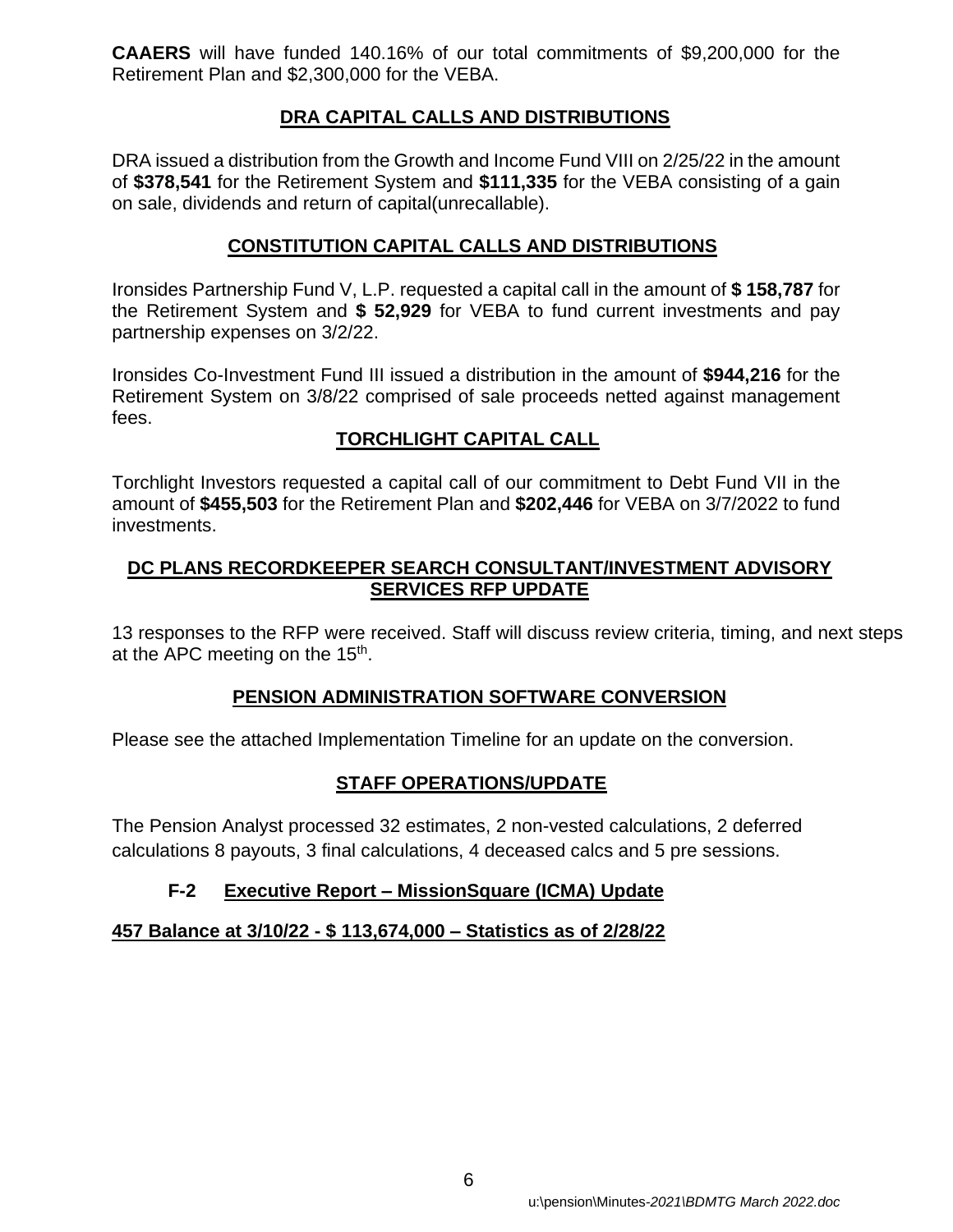

## **Current Items/Education:**

Dan Stewart held appointments and 2 webinars February 22-24. The webinars were attended by 9 employees and he had 22 individual appointments.

The second reading of the Ordinance change regarding Forfeitures was approved at the March 7 Council Meeting.

#### **401 Balance at 3/10/22 – \$ 3,618,000 - Statistics as of 2/28/22**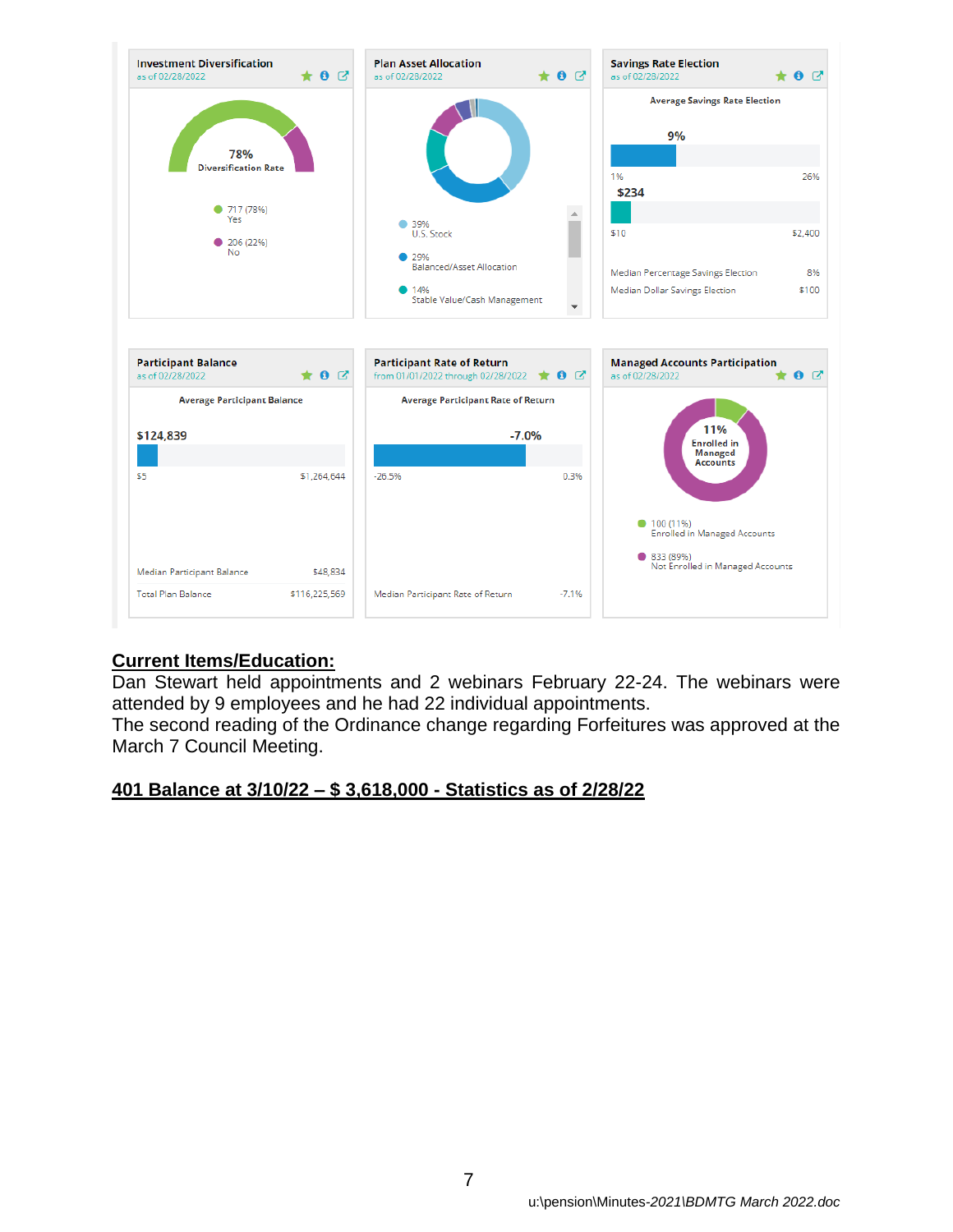

#### **F-3 City of Ann Arbor Employees' Retirement System Preliminary Report for the Month Ended February 28, 2022**

Maria Buffone, Accountant, submitted the Financial Report for the month ended February 28, 2022 to the Board of Trustees:

| 2/28/2022 Asset Value (Preliminary)                                                              | \$622,928,629  |
|--------------------------------------------------------------------------------------------------|----------------|
| 1/31/2022 Asset Value (Audited by Northern)                                                      | \$639,533,330  |
| Calendar YTD Increase/Decrease in Assets<br>(excludes non-investment receipts and disbursements) | (\$29,293,959) |
| <b>Percent Gain <loss></loss></b>                                                                | $-4.4%$        |
| March 16, 2022 Asset Value                                                                       | \$604,997,039  |

## **F-4 Investment Policy Committee Minutes – March 15, 2022**

*Following are the Investment Policy Committee minutes from the meeting convened at 3:10 p.m. on March 15, 2022:*

| Member(s) Present:             | DiGiovanni, Hastie, Monroe, Praschan           |
|--------------------------------|------------------------------------------------|
| Member(s) Absent:              | Flack                                          |
| <b>Other Trustees Present:</b> | <b>None</b>                                    |
| <b>Staff Present:</b>          | Buffone, Gustafson(via TX), Hollabaugh, Orcutt |
| <b>Others Present:</b>         | Henry Jaung(via TX), Meketa Investment Group   |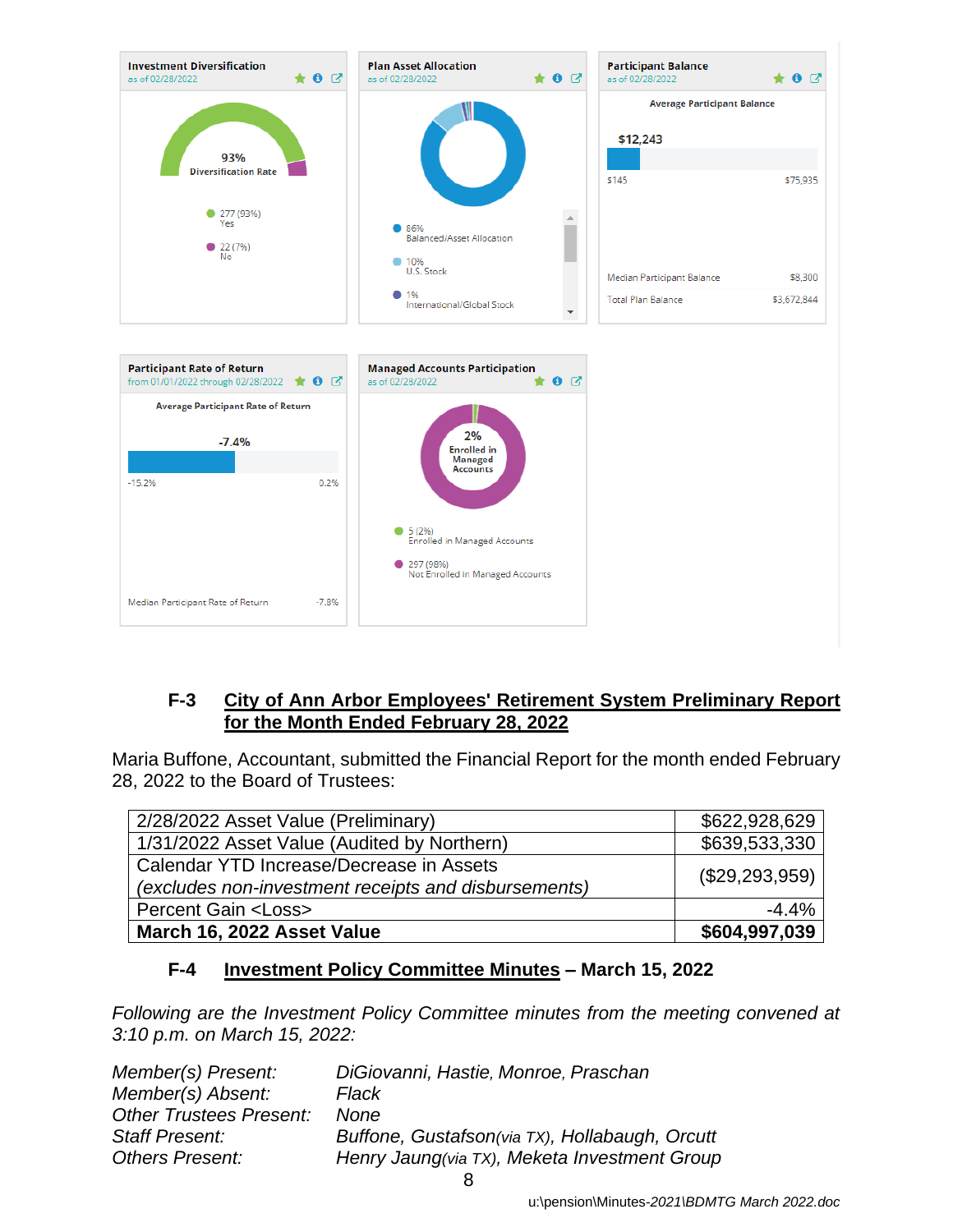## *ECONOMIC AND MARKET UPDATE DATA AS OF DECEMBER 31, 2021*

*Mr. Jaung provided an economic update reviewing the market returns, sector returns, breakeven inflation, and the current impact of the pandemic & Russia.*

*Developed markets trailed emerging markets with tensions between Russia and the Ukraine and higher inflation weighing on Europe. The dynamic of value outpacing growth also persisted in Europe and Japan.*

## *EXECUTIVE SUMMARY*

*The ERS has four funds that have exposure to Russia with the largest exposure held in the Stone Harbor EMD fund at 4.9%. The total exposure the plan has to Russia is 0.19% of total plan assets. The VEBA has three that have exposure to Russia with the largest exposure held in Stone Harbor EMD fund at 4.9%. The total exposure the plan has to Russia is 0.16% of the total plan assets.*

#### *RETIREMENT SYSTEM*

*Act 314 Compliance Review: All investments are currently in compliance.*

*January 31, 2022 Performance Update: As of January 31, 2022, the balance of the Funds was \$635,985,072 for ERS. Fiscal Year to Date performance was 3.0% for ERS net of fees.* 

#### *VEBA*

*Act 314 Compliance Review: All investments are currently in compliance.*

*January 31, 2022 Performance Update: As of January 31, 2021, the balance of the Funds was \$250,247,008 for VEBA. Fiscal Year to Date performance was 2.1% for VEBA net of fees.* 

## *CURRENT ISSUES*

*Cash needs for ERS & VEBA: Ms. Orcutt informed the Committee that cash was needed for benefit payments and capital calls. The Committee agreed to raise \$4 million from domestic equity for ERS and \$2.5 million from Sky Harbor for VEBA. The timing of the ERS trade will be at the Executive Directors discretion but will be completed by 3/31/22.*

*It was moved by DiGiovanni and seconded by Monroe to raise \$4 million from domestic equity for the Retirement System for benefit payments and capital calls. Approved*

*It was moved by DiGiovanni and seconded by Monroe to raise \$2.5 million from Sky Harbor for the VEBA for capital calls and expenses. Approved*

9 *Fee schedule: Meketa reports all private market performance on a net of fees basis; no gross of fees performance is reported. This results in the Total Plans' gross performance figures to be understated by 10 to 20bps. The most recent year-end report for the ERS*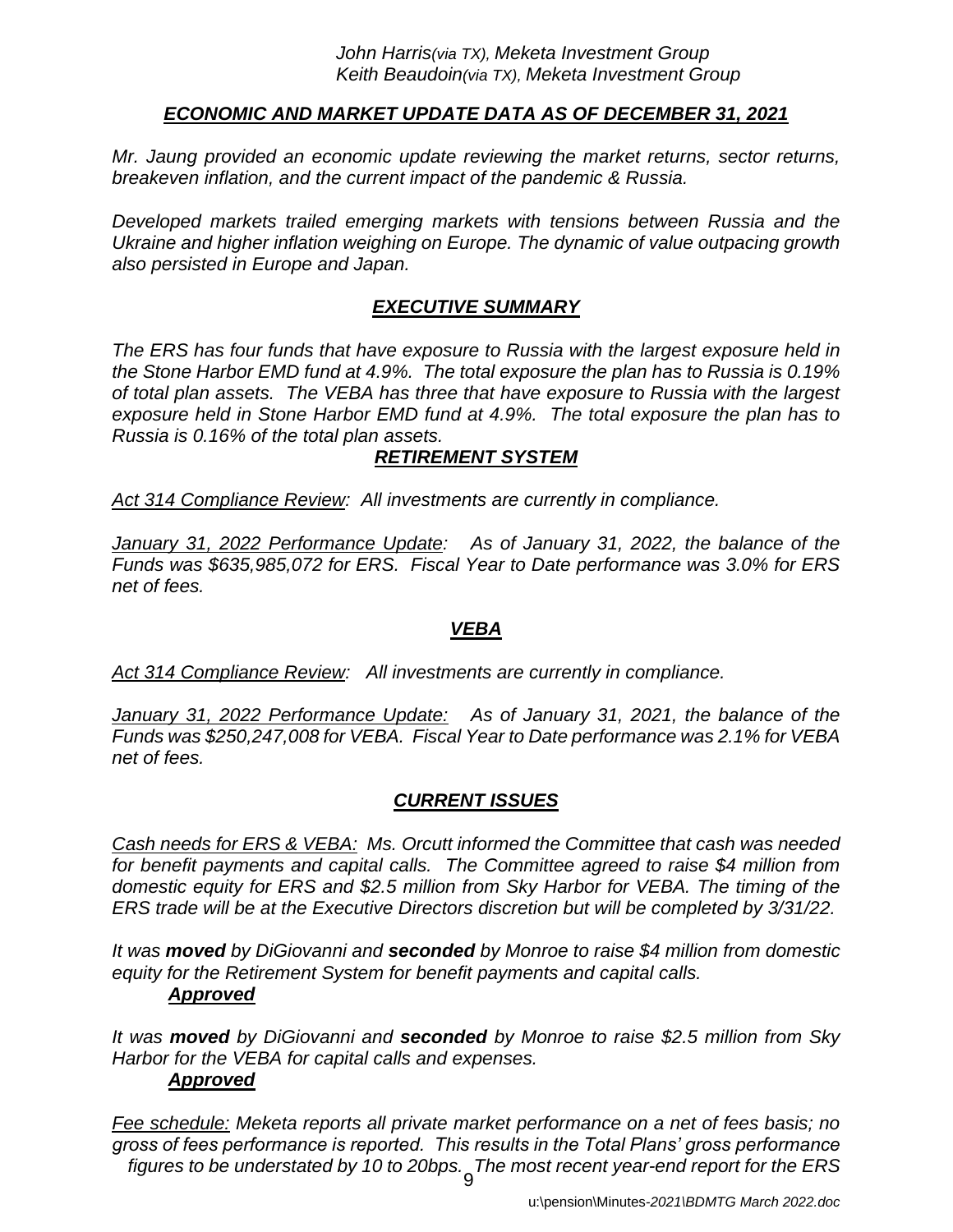*and VEBA showed an estimated fee of 0.27% plan assets accounting for just the public*  funds. Meketa and Staff have worked together to calculate the fees including private *market investments and the numbers would have been 0.43% of total plan assets for the ERS and 0.40% for the VEBA.*

*Index fee negotiations: Meketa had discussions with Northern Trust, Dimensional Fund Advisors, and IR&M on their proposed fees for the current funds held in the plans. The System received favorable pricing from Northern Trust for their index funds due to the custody relationship Meketa has with them. Northern Trust proposed two options:*

*– Option 1: Flat \$125K per year (\$15K increase: \$11K for ERS & \$4K for VEBA)*

*- Option 2: Flat \$160K per year (\$50K increase: \$37K for ERS & \$13K for VEBA)*

*The savings to ERS would be approximately \$25K for the NT funds and would result in a minimal savings of \$200 annually for VEBA. The Committee agreed to move forward with Option 1 and will recommend to the Board for approval.*

*It was moved by DiGiovanni and seconded by Monroe to recommend to the Board to accept the Northern Trust proposal option 1: Flat \$125K per year.*

#### *Approved*

*Private equity update – Arboretum Ventures: The pacing study recommends the 2022 commitment to be allocated to a buyout fund. However, in reviewing the private equity portfolio, Meketa notes that the venture capital allocation for the two plans has been largely increased due to the outstanding performance of the Strategic Investors Fund VIII. Meketa expects this fund to begin distributing its gains which will decrease the allocation to venture in the future. Therefore, Meketa recommends allocating 60% of the 2022 private equity commitments to a venture capital fund for both plans and commit the remaining 40% to a buyout fund. In 2023, the recommendation would be to allocate 60% to buyout and 40% to venture.* 

*Arboretum is currently in the process of fundraising for fund VI. Meketa has held several calls with Arboretum along with private market research staff regarding the potential for a new commitment to the fund and the team has a favorable opinion. Given the strong performance by Arboretums other five funds, Meketa is recommending a \$6 million commitment for ERS and \$2 million for VEBA.*

*It was moved by DiGiovanni and seconded by Monroe to commit \$6 million from the ERS and \$2 million from the VEBA to Arboretum Ventures VI, L.P. Approved*

## *BOARD RETREAT SCHEDULE*

*The Committee reviewed the Retreat scheduled with Meketa and agreed with the drafted schedule.*

*The Committee agreed to cancel the April IPC since Meketa will be present for the April Board Retreat.* 

## *ADJOURNMENT*

*It was moved by DiGiovanni and seconded by Monroe to adjourn the meeting*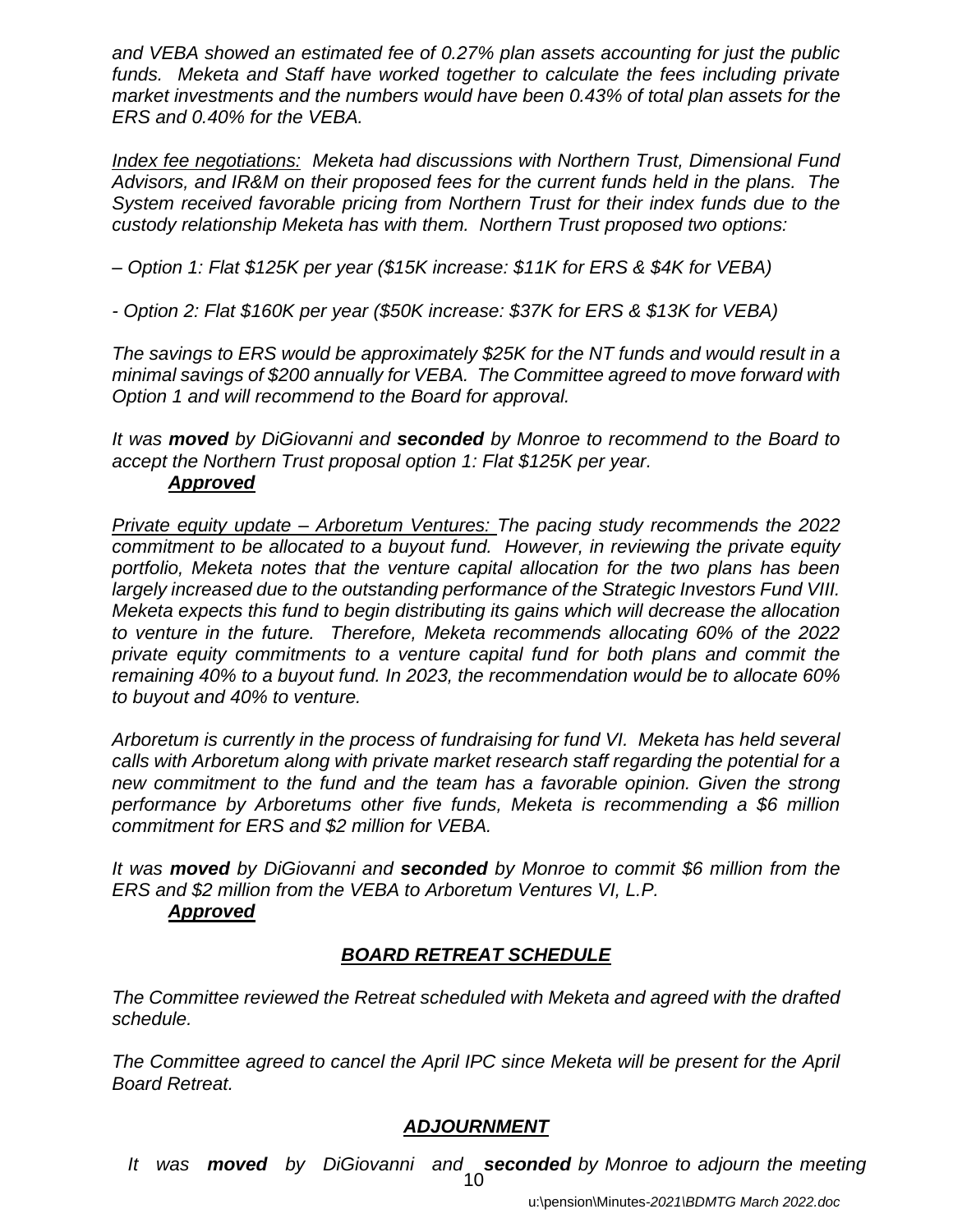#### *at 4:50 p.m. Meeting adjourned at 4:50 p.m.*

## **F-5 Administrative Policy Committee Minutes – March 15, 2022**

*Following are the Administrative Policy Committee minutes from the meeting convened at 2:07 p.m. on March 15, 2022:*

| <b>Committee Members Present:</b> | Monroe, Praschan, Schreier                     |
|-----------------------------------|------------------------------------------------|
| <b>Members Absent:</b>            | Lynch                                          |
| <b>Other Trustees Present:</b>    | Grimes (Via TX)                                |
| <b>Staff Present:</b>             | Buffone, Gustafson(Via TX), Hollabaugh, Orcutt |
| <b>Others Present:</b>            | None                                           |

## *2022 ANNUAL NEWSLETTER*

*The Committee reviewed and revised the newsletter.* 

*It was moved by Schreier and seconded by Praschan to submit the revised Newsletter to the Board for approval.*

*Approved*

#### *MISSIONSQUARE UPDATES*

*Education Update: MissionSquare representative Dan Stewart enrolled 10-12 Dual Plan employees in the 457 and new hires are beginning to schedule appointments.*

*Forfeiture Language Approved by Council: City Council adopted the amended Ordinance language to allow forfeitures to cover reasonable administrative expenses.* 

*457 Deferral Changes: Staff is reviewing the deferral changes monthly with HR to prevent incorrect entries.*

## *DISCUSSION ON POLICY REGARDING FORFEITURES*

*The Committee discussed the need for a possible forfeitures policy. Staff will work with*  legal to draft a policy. Mr. Schreier suggested to review the ordinance and collective *bargaining agreements regarding the ability to pass fees on to participants in the event forfeitures will not cover expenses. Ms. Orcutt also noted that an administrative allowance feature could be added to the 401 contract when it is renewed to assist with plan expenses.* 

## *RFP UPDATE*

*13 Responses: 13 firms submitted a response. Ms. Orcutt did have to follow up with some respondents to clarify the references provided were in fact DC plans. One firm was eliminated as they did not meet all the criteria.*

*Summary Grid Criteria: Staff is preparing a summary grid for the Committee to review. APC will review at the April meeting. APC also discussed having the IPC review and provide an opinion prior to recommending finalists to the Board.* 

*Timing: Finalist interviews will likely take place one month later (June) due to the timing of the Board Retreat in April and other Staff priorities.*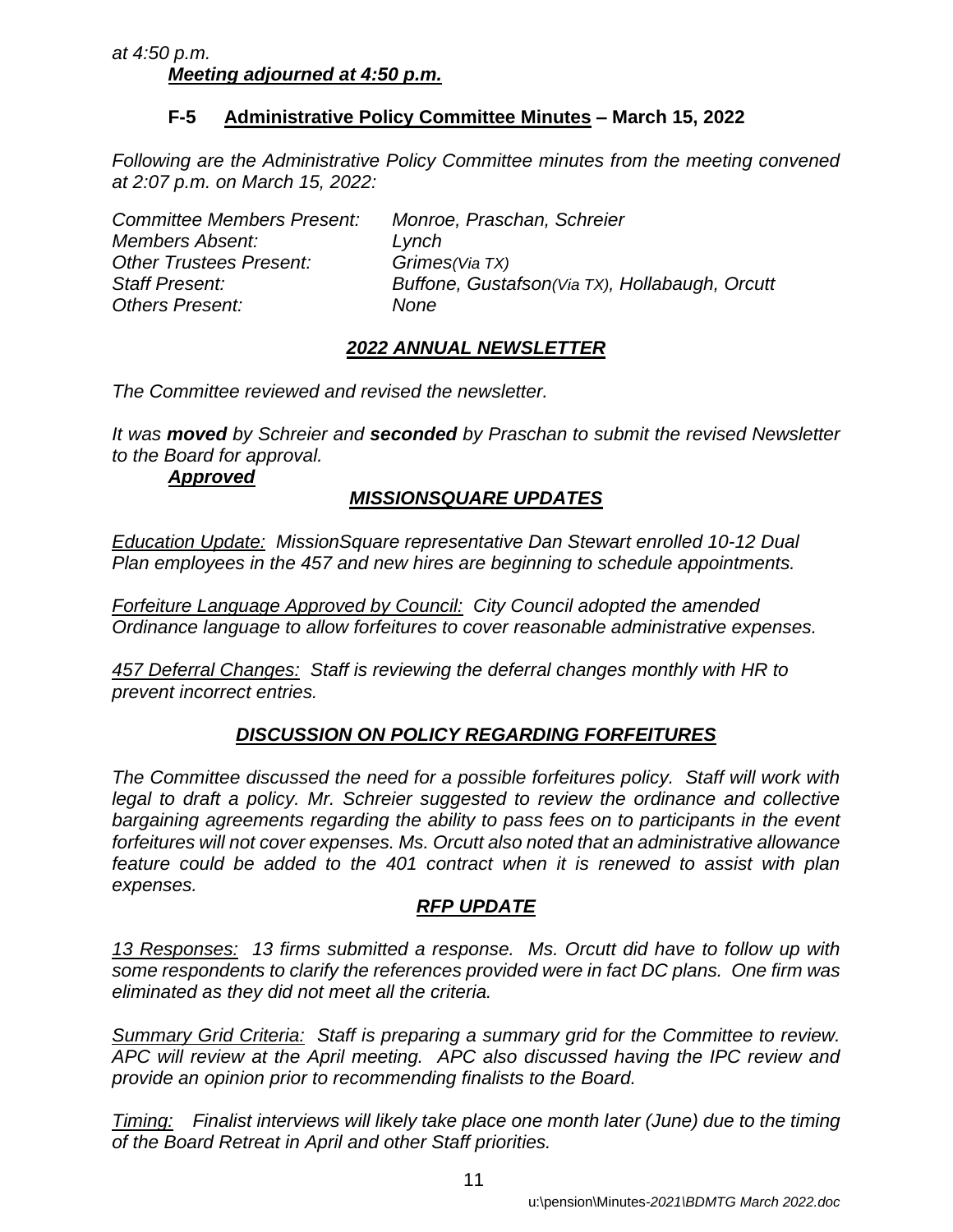#### *DISCUSSION ON TECHNOLOGY NEEDS FOR TRUSTEES*

*This item was postponed due to time constraints.*

## *ADJOURNMENT*

*It was moved by Schreier and seconded by Praschan to adjourn the meeting at 3:02 p.m.*

## *Meeting adjourned at 3:02 p.m.*

#### **F-6 Audit Committee Minutes** *–* **None**

#### **F-7 Legal Report**

Mr. Judd provided an update regarding the recent amendments to the Open Meetings Act.

#### **G. INFORMATION** *(Received & Filed)*

## **G-1 Communications Memorandum**

#### **G-2 April Planning Calendar**

#### **G-3 Record of Paid Invoices**

The following invoices have been paid since the last Board meeting.

|   | <b>PAYEE</b>                        | <b>AMOUNT</b> | <b>DESCRIPTION</b>                                           |
|---|-------------------------------------|---------------|--------------------------------------------------------------|
|   | <b>Allstar Alarm</b>                | \$305.00      | Reconnect 2 valve tamper switches for backflow<br>install    |
| 2 | <b>American Express</b>             | \$956.08      | Misc. Office/Meeting Supplies, Cleaning Fees,<br>MAPERS Reg. |
| 3 | <b>Applied Imaging</b>              | \$55.14       | Printing service 2/2022                                      |
| 4 | <b>Meketa Investment Group</b>      | \$10,000.00   | <b>Investment Consulting 2/2022</b>                          |
| 5 | <b>Milliman</b>                     | \$2,250.00    | Pension Administration Software Implementation<br>fee 2/2022 |
| 6 | <b>West Arbor Condo Association</b> | \$1,368.00    | Condo Association Dues Jan - March 2022                      |
|   | <b>Rhumbline</b>                    | \$17,239.00   | Investment Manager Fee Q4 2022 HEDI                          |
|   |                                     |               | DTE Electric 1/13/2022-2/10/2022                             |
| 8 | Laura Hollabaugh                    | \$146.14      | Reimbursement                                                |
| 9 | Laura Hollabaugh                    | \$147.35      | DTE Gas 1/13/2022-2/10/2022 Reimbursement                    |
|   | Total                               | $$22$ AGG 71  |                                                              |

#### **Total \$32,466.71**

## **G-4 Retirement Report**

**Retirement paperwork has been submitted by the following employee(s):**